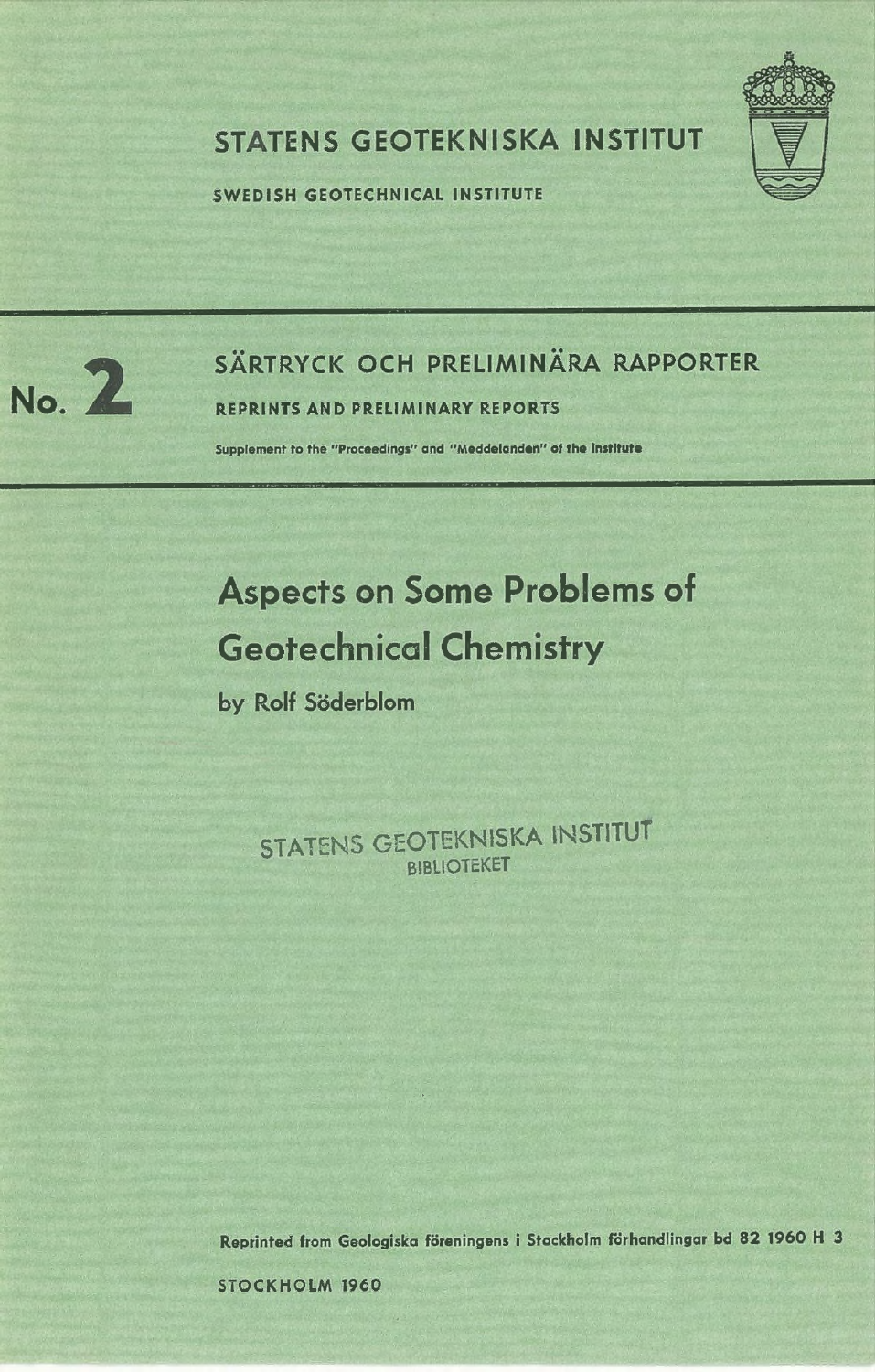### Preface

The report presented here is a preliminary description of some chemical research work performed in connection with the investigations of quick clay deposits, mainly in the Göta River Valley.

After the first presentation of the results, the work has proceeded and the following should be added. As mentioned in the report, only some types of organic material possess dispersing properties, but there are also other types which seem to be of importance, as can be seen from consistency determinations. Reactions of the organic matter in the ground, e.g. oxidation from percolating water, may change the clay properties.

The study of the reactions, however, meets with difficulties in the separating of organic gels from minerals. Destruction of humus by hydrogenperoxide will change the behaviour of the clay. Thus, an increase of the salt content in the pore water will then not cause a stiffening of the clay. Interpretation of the test is rather intricate, owing to the obscurity of the influence on the mineral part.

Details from further investigations will be published later.

Stockholm, December, 1960.

### SWEDISH GEOTECHNICAL INSTITUTE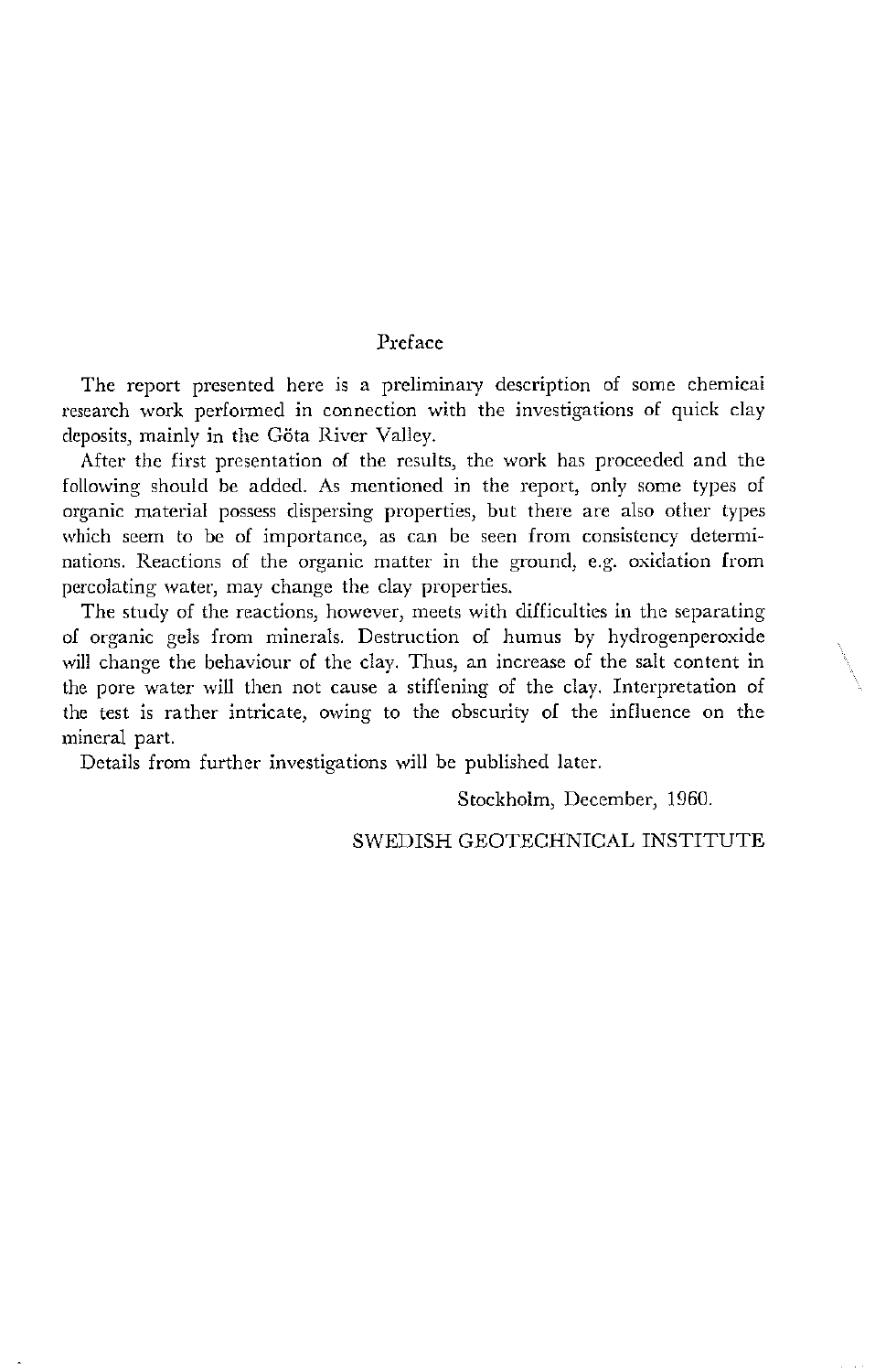

theoretical conceptions of the influence of dispersing agents, this clay should J be quick when treated with alkali, which is shown in Table 1. The clay from this site is generally not quick owing to the fact that it is not sufficiently alkaline.

All conditions for quick clay formation of this kind are fulfilled at a site very close to the railway line between Broddby and Rosshyttan. A schematic view of the deposits is shown in Fig. 2. The peat deposit is about 2.9 m thick and, below this, there is a layer of postglacial clay about 0.2 m thick, followed by varved glacial clay. As shown in Fig. 4, the high sensitive clay begins \_at 3.5 m below ground surface and the sensitivity increases towards the bottom. The quick clay is found in the varved part of the clay deposit.

The laboratory examination performed on a core taken from this site gave the following results. The clay profile is in its full length permeated by humic 2.cid from the peat deposit, which constitutes a dispersing agent for clay in alkaline solution. Thus, the  $H_1$ -value and the sensitivity of this clay profile depends on the pH-value. When a sample having a rather high  $H_1$ -value is treated with sodium hydroxide, the  $H_1$ -value will change as shown in Fig. 3. A slight change in pH may cause a sharp change in  $H_1$  which shows that there can be very small differences in pH between sensitive and insensitive clays.

|  |  |  |  |  |  |  |  | Table 1. The effect of alkaline solutions on humic-infiltrated clay |  |
|--|--|--|--|--|--|--|--|---------------------------------------------------------------------|--|
|--|--|--|--|--|--|--|--|---------------------------------------------------------------------|--|

|                                                                                                                                                                                              | Cone tests                                   |                                           |             |                                                                                                                                                                                                                        |
|----------------------------------------------------------------------------------------------------------------------------------------------------------------------------------------------|----------------------------------------------|-------------------------------------------|-------------|------------------------------------------------------------------------------------------------------------------------------------------------------------------------------------------------------------------------|
| Treatment during 48 hours                                                                                                                                                                    | Н,                                           | Н,                                        | $H_3/H_1$   | <b>Notes</b>                                                                                                                                                                                                           |
| None<br>Water<br>$0.1 \text{ g}$ NaOH in 0.5 1 H <sub>2</sub> O<br>$0.2$ g NaOH in $0.5$ l H <sub>2</sub> O<br>0.3 g NaOH in 0.5 l $H2O$<br>$0.5 \text{ g}$ NaOH in $0.5$ 1 H <sub>4</sub> O | 67.4<br>25.0<br>39.5<br>22.8<br>10.2<br>16.5 | 11.3<br>1.37<br>0.43<br>1.37 <sup>1</sup> | 6.0<br>18.3 | 91.9 The clay will dissaggregate into dis-<br>persed powder. The surface destroyed<br>$ <0.34 $ > 67.0   The surface disintegrated.<br>$ <0.34 $ > 30.0 The surface disintegrated.<br>12.0 The sample quite destroyed. |

(Sample 4155, K 6766, Rosenkalla, Sweden)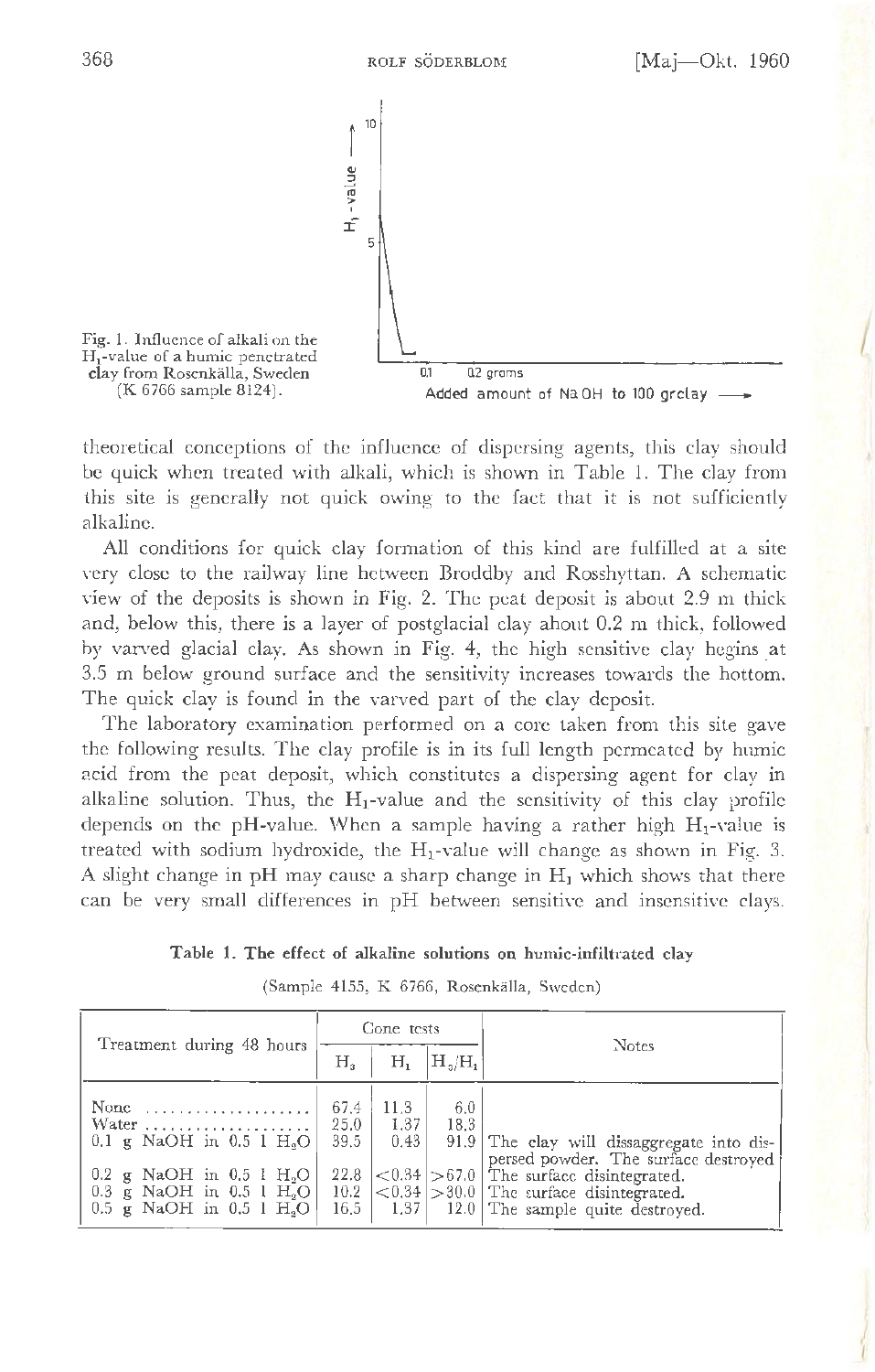



The pH as a function of depth is shown in Fig. **4** and, in agreement with the above discussion, the clay should be most sensitive at the bottom. The sensitivity curve (Fig. 4) shows that this is the case. The agreement between the pH and the sensitivity agrees with the above theory.

A photograph of a clay core is shown in Fig. 5.

**A** geological examination of the core has been made by **T.** N. A. Jerbo, Geotechnical Department of the Swedish Railways. The glacial part of the core was proved to be sedimented in fresh water, thus not in saline or brackish water. This clay contains a relatively large amount of organic material. By using a special type of pollen analysis, Mr. Jerbo has succeeded to confirm that



Fig. 4. Comparison between pH-value and sensitivity  $(H_3/H_1)$  for a humic penetrated clay from Rosshyttan.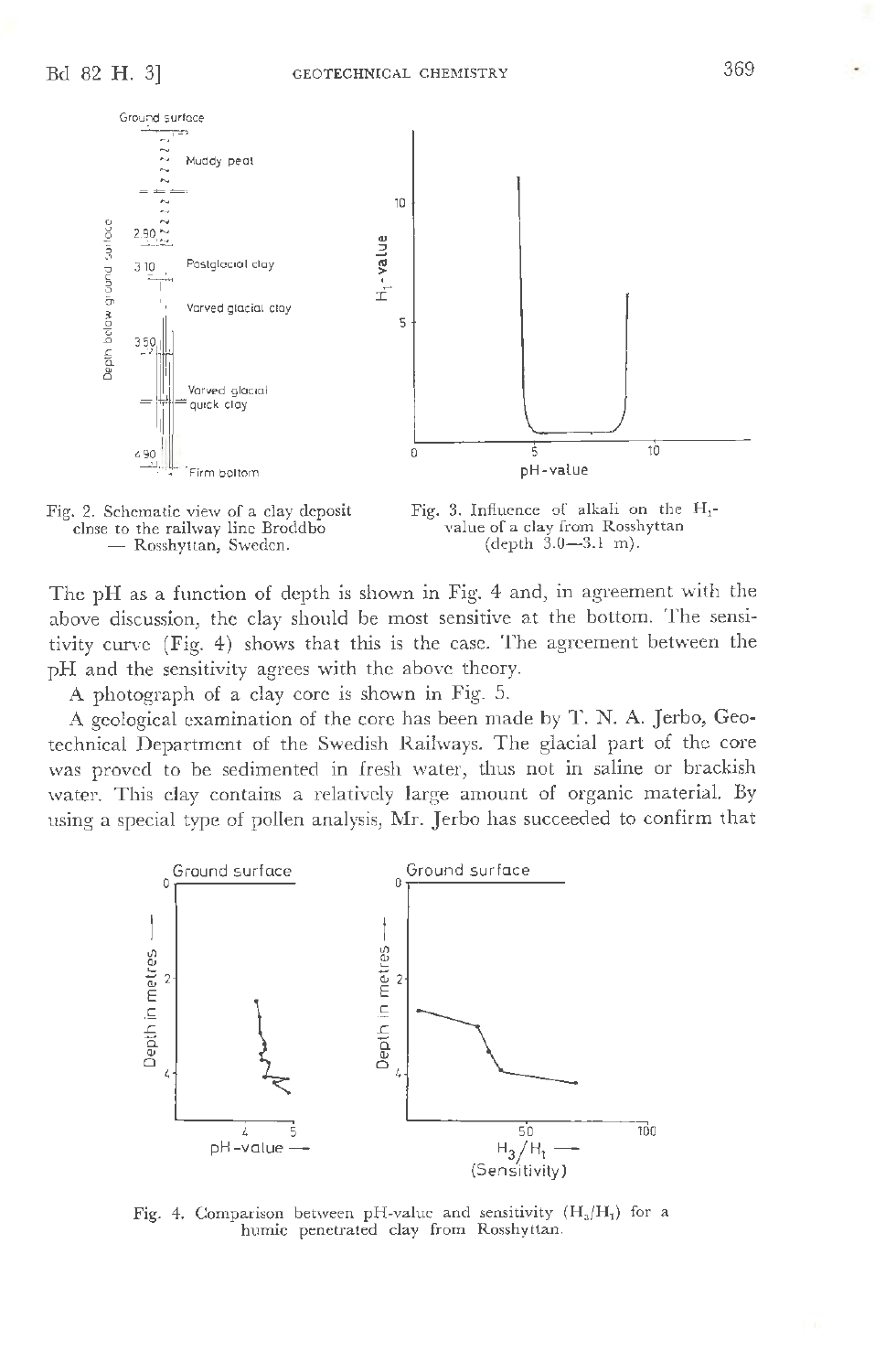

Fig. 5. Photograph of a clay core from Rosshyttan, Sweden.

the organic material in the clay is not derived from organisms sedimented together with the clay material. The clay has undoubtedly received its humus content by infiltration from the peat deposit.

Jerbo has also investigated the occurrence of peat and quick clay at various sites in Sweden and has already found some fifty places where quick clay peptisized by humic substances appears to exist.

Some of the most important places occur on the coast of the Baltic Sea where deposits of fresh water-sedimented quick clay are often situated in the vicinity of layers of organic material. Suspicions have arisen that the organic layer and the resultant clay destruction in its vicinity contributed to the extensive landslide in Kramfors and an examination will therefore be carried out as soon as possible.

Reports on the geological examination of the core taken from Rosshyttan and of the work in Kramfors will be published later by the Swedish Railways.

Quick clays of this kind seem to exist even in other countries. Newland and Alley ( 1955) describe a dark grey clay from Whangamarino, New Zealand, geologically proved to have originally been sedimented in fresh water. This clay underlies a 15-foot layer of peat and was found to be a quick clay.

In Switzerland, fresh water-sedimented quick clays have also been said to exist. Dispersing processes of the kind described above are mentioned by Hager *(*1948). He maintains that hydroxyl ions coming from the destruction of soil and clay minerals together with organic material will cause a dispersion of the soil material.

Grim (1948) points out that certain chemicals will change the orientation of the water adsorbed on the clay. He has also dealt briefly with the question of the adsorption of organic material on clay.

Emerson ( 1959) has shown that the organic material in sodium clays causes a dispersion of the clay.

On the other hand, the organic dispersing agents described in the present work do not necessarily consist chemically of sodium humate.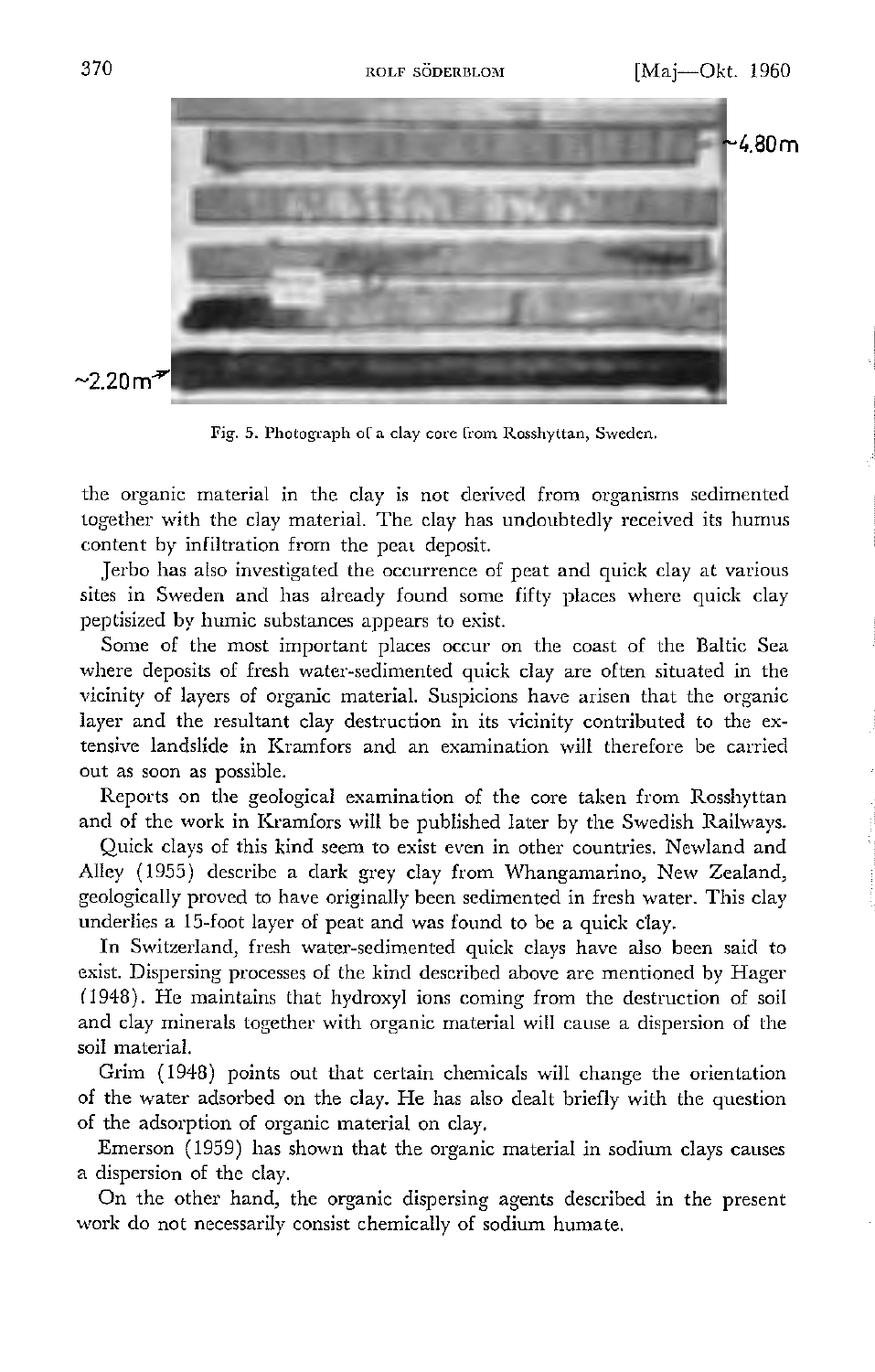Bloomfield ( 1956) has made a detailed study of the dispersion of kaolinite by different leaf extracts. He found that the activity of extracts of *Dacrydium franklinii* leaves appeared to be caused by their polysaccharide content and that of *Agathis sautralis* bark by polyphenols. The active components of aspen leaves include a polysaccharide and an acid dispersing agent.

In our case, where the dispersing agents are formed by chemical processes in peat, it seems possible that polysaccharides, oxalates and similar components can also be formed, but a complete chemical study of these processes has not yet been carried out.

In this connection, the dispersing properties of lignin preparations (cf. Lawson 1951) should, in addition, be mentioned.

It is also of interest that tannin preparations ( quebracho) are used as dispersing agents for clay in the drilling mud industry ( cf. Rogers, 1948, and Alexander, 1946). Tannin can be formed by chemical processes in humus (German Patent, No. 708 466, 1941) and can play some part in the quick clay formation.

#### Influence of dispersing agents on the strength of a clay

In Sweden it is often necessary to reckon with dispersing reactions in natural clays. It is of interest to study the influence of these substances on the mechanical properties. A literature study shows that this problem has not yet been probed sufficiently. It has often been supposed that processes forming quick clays reduce the shear strength of undisturbed clays only slightly whereas the remoulded clays are strongly attacked  $-$  a rather conflicting supposition.

In order to study this question, some experiments were carried out. The first experiments with carbonate dispersing agents (cf. Söderblom, 1959, p. 731) confirmed chiefly the difficulty of influencing the shear strength of undisturbed clay. More systematic experiments with different kinds of dispersing agents showed that some peptizisers do in fact reduce the shear strength of undisturbed clays.

In Tables 2 and 3, a series of experiments illustrating this is shown. Slices

|                                                                                                                                                                                                                                                                                           |                                      | Cone rests                   |           |                                                                                                                                                                     |  |  |
|-------------------------------------------------------------------------------------------------------------------------------------------------------------------------------------------------------------------------------------------------------------------------------------------|--------------------------------------|------------------------------|-----------|---------------------------------------------------------------------------------------------------------------------------------------------------------------------|--|--|
| Treatment during 24 hours                                                                                                                                                                                                                                                                 | Η,                                   | $\rm{H}_{\rm{1}}$            | $H_1/H_1$ | <b>Notes</b>                                                                                                                                                        |  |  |
| None $\ldots \ldots \ldots \ldots \ldots \ldots$<br>1 g Na <sub>2</sub> CO <sub>2</sub> 0.5 l H <sub>2</sub> O<br>2 g Na <sub>2</sub> CO <sub>3</sub> 0.5 l H <sub>2</sub> O<br>$3 \times \text{Na}_2\text{CO}_3$ 0.5 1 H <sub>2</sub> O<br>$1 \times N a_4 P_2 O_7$ 0.5 $1 H_2 O \ldots$ | 36.4<br>36.9<br>20.7<br>14.7<br>29.0 | 3.50<br>0.63<br>0.76<br>0.47 | 10.4      | 58.6 Crack in the sample. No disaggrega-<br>tion<br>27.2 Some disaggregation<br>31.3 Some disaggregation<br>$<$ 0.34 $>$ 85.3 The clay will disaggregate to disper- |  |  |
| 2 g $\text{Na}_4\text{P}_2\text{O}_7$ 0.5 1 $\text{H}_2\text{O}$<br>$3 \text{ g} \text{ Na}_4\text{P}_2\text{O}_7$ 0.5 1 $\text{H}_2\text{O}$                                                                                                                                             | 22.1                                 |                              |           | sed powder. The surface destroyed<br>$ < 0.34$ > 65.0 More disaggregated<br>$30.4$ < 0.34 > 89.4 The surface disaggregated                                          |  |  |

Table 2. The effect of peptiziser-solutions on a day sample (2996)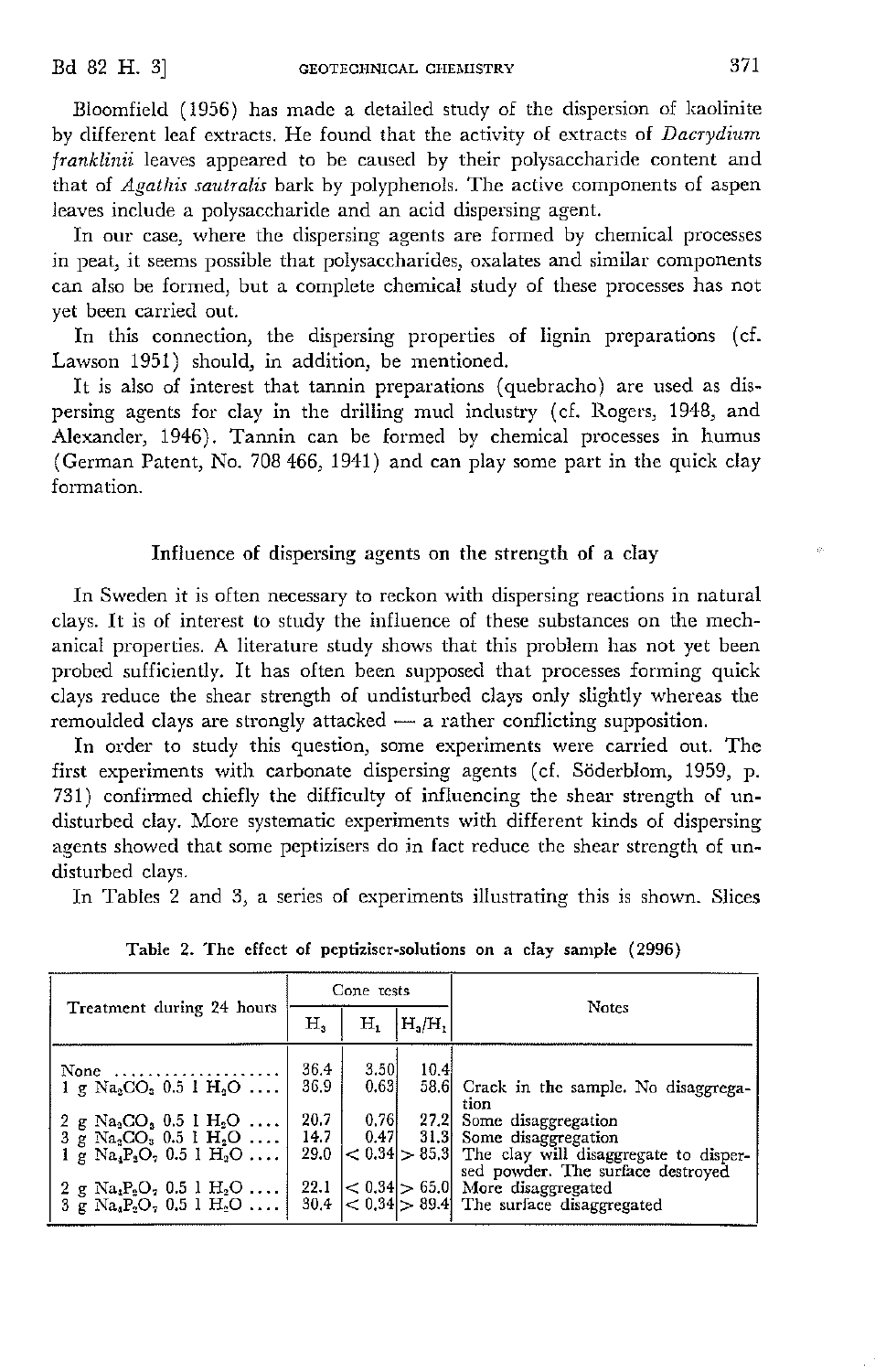|                                                                                                                                         |               | Cone tests   |            | <b>Notes</b>                                                           |  |  |
|-----------------------------------------------------------------------------------------------------------------------------------------|---------------|--------------|------------|------------------------------------------------------------------------|--|--|
| Treatment during 24 hours                                                                                                               | Н,            | Н,           | $H_3/H_1$  |                                                                        |  |  |
| None<br>Distilled water                                                                                                                 | 101.0<br>37.8 | 14.3<br>8.55 | 7.1<br>4.4 | Cracks in the sample, otherwise un-                                    |  |  |
| 0.1 g HCl in $0.5 \, 1 \, \text{H}_2\text{O} \dots$<br>$0.2 \, \text{g}$ HCl in $0.5 \, \text{l} \, \text{H}_2^{\circ} \text{O} \ldots$ | 28.2<br>43.2  | 6.95<br>10.0 | 4.1<br>4.3 | changed<br>Unchanged<br>Cracks in the sample, otherwise un-<br>changed |  |  |
| 0.1 g NaOH in $0.51$ H <sub>2</sub> O                                                                                                   | 57.1          | 3.23         | 17.7       | Affected on the surface. Dispersed ma-<br>terial precipitated          |  |  |
| 0.2 g NaOH in $0.51$ H <sub>2</sub> O.                                                                                                  | 48.0          | 1.14         | 42.1       | Strongly attacked, the sample almost<br>disaggregated                  |  |  |

Table 3. The effect of acid-alkaline solutions on a humic-infiltrated clay (Sample 4155, K 6766, Rosenkalla, Sweden

of unremoulded clay were placed in solutions of  $Na_4P_2O_7$  and  $Na_2CO_3$  at different concentrations and the ions were permitted to diffuse into the sample for 24 hours. As seen in the tables, the influence on the shear strength may in- • crease with increasing concentration of the agent.

The circumstances were found to be the same when peat-impregnated slices of clay were placed in different concentrations of NaOH.

These results indicate a reduction in the shear strength of a natural clay by means of dispersing agents, but the general problems associated with the dispersing process have not yet been definitely solved.

#### **Suitable** materials for studies of dispersing processes

Since a natural clay is of heterogeneous composition and is easy to separate into fractions of different particle sizes which react differently to dispersion and since the fractions vary relatively in quantity and activity from one clay to another, a different test material would be more suitable for our principle investigations.

The ideal material would be a synthetic clay having reproducible properties and being available in large amounts, but such a material has hitherto been impossible to find.

Because the clay fraction of the Swedish clays consists principally of illite, it would seem suitable to choose illite as a model material.

A fractionated and completely classified illite clay would be the best material in our case but, because of the difficulties involved in producing such a clay, we have initially chosen another material which is more easily obtainable.

In the present methodological studies, kaolinite was chosen as a rather pure material although unfortunately its properties differ to a certain extent from those of the Swedish natural clays. For example, kaolinite generally has a smaller water-adsorbing power than a Swedish clay. The dispersing effects seem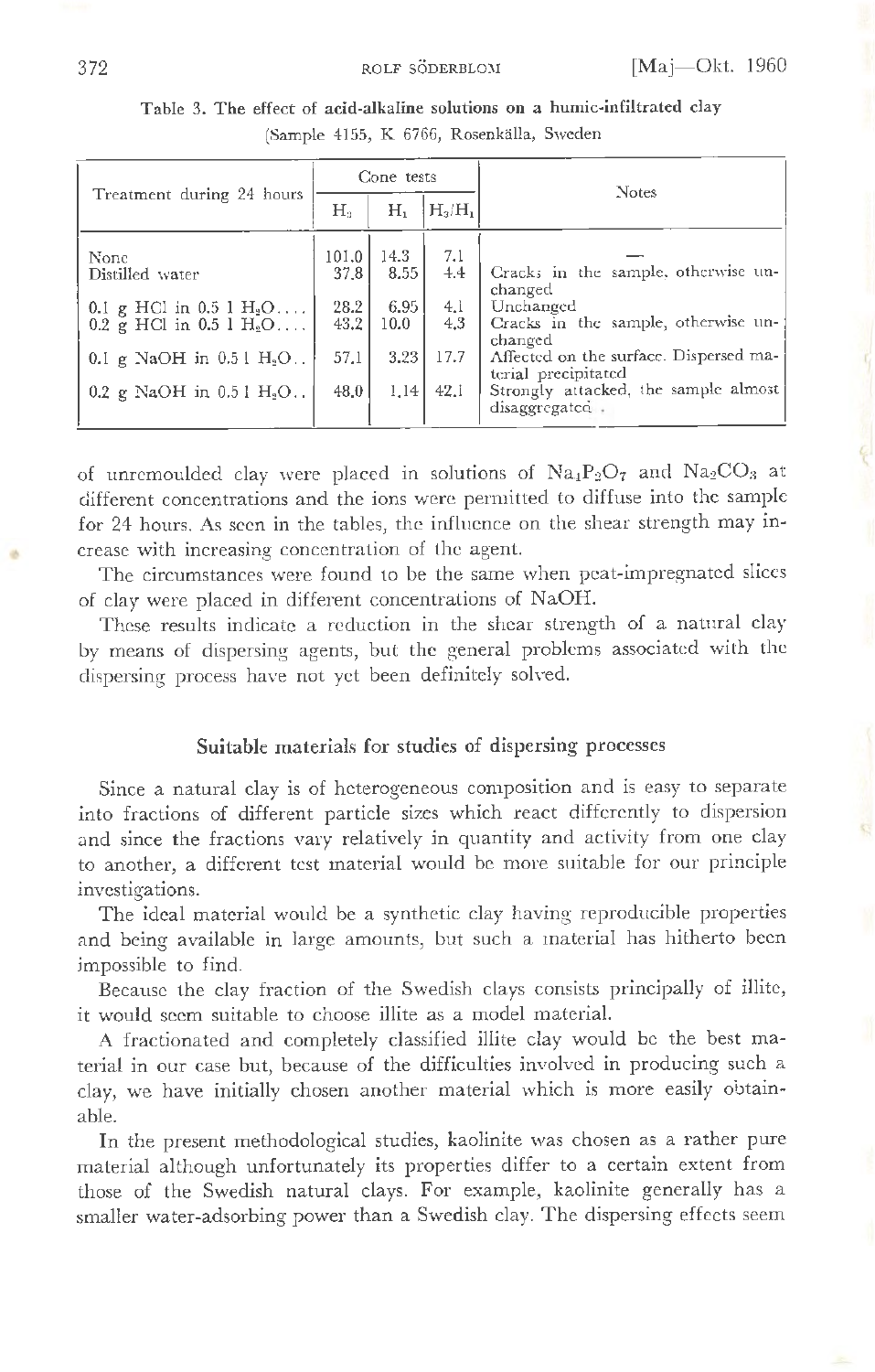to be the same for kaolinite and natural clay and this fact determined our choise of kaolin for study purposes. However, the various samples of the same material appear to differ from each other, thus making it necessary to test the material carefully before use.

#### M odel studies on kaolin

The dispersing effect depends on the water content of the system. This can be studied by measuring the dispersibility at different water contents. In such an investigation, the best method is to plot the results obtained in so-called consistence-curves for the system kaolin-water.

|  | Table 4. Consolidation and dispersing of kaolin-silt and natural clay |  |  |  |  |  |  |  |
|--|-----------------------------------------------------------------------|--|--|--|--|--|--|--|
|--|-----------------------------------------------------------------------|--|--|--|--|--|--|--|

|                                                                                                                                                               |                        | Conc test            | <b>Notes</b>         |                    |
|---------------------------------------------------------------------------------------------------------------------------------------------------------------|------------------------|----------------------|----------------------|--------------------|
| Treatment                                                                                                                                                     | Н.                     | Н,                   | $H_4/H_1$            |                    |
| Kaolin consol, $2 \text{ kg/cm}^2$ 4 hrs.<br>Silty fine-sand (coarse material) cons. 2 kg/cm <sup>2</sup> .                                                   | 33.2<br>1295.0<br>95,0 | 29.4<br>2.05<br>2.05 | 1,1<br>143.9<br>46.3 | Inhomoge-<br>ncous |
| 50 % kaolin $\pm$ 50 % coarse material cons. 2 kg/cm <sup>2</sup>                                                                                             | 33.2                   | 16.9                 | 2.0                  |                    |
| Kaolin cons. 2 kg/cm <sup>-</sup> 4 hrs, treated with 1 g $\text{Na}_4\text{P}_4\text{O}_7$                                                                   |                        |                      |                      | Liquid             |
| 50 % kaolin + 50 % coarse material cons. 2 kg/cm <sup>2</sup><br>4 hrs treated with 1 g $\text{Na}_4\text{P}_2\text{O}_7$ in 500 ml $\text{H}_2\text{O}$ .    |                        |                      |                      | Liquid             |
| Kaolin cons. 2 kg/cm <sup>2</sup> 4 hrs, treated with 0.2 g $\text{Na}_4\text{P}_2\text{O}$ .                                                                 |                        |                      |                      | Liquid             |
| 50 % kaolin + 50 % coarse materials cons. 2 kg/cm <sup>2</sup><br>4 hrs, treated with 0,2 g $\text{Na}_4\text{P}_3\text{O}_7$ in 500 ml H <sub>2</sub> O.     | 434                    | 0.36                 | 1205                 |                    |
| 50 % kaolin + 50 % coarse material cons. 2 kg/cm <sup>2</sup><br>4 hrs, treated with 1 g $NaaCOa$ in 500 ml H <sub>a</sub> O.                                 | 526                    |                      | $< 0.34$   $> 1547$  |                    |
| 50 % kaolin $\div$ 50 % coarse material cons. 2 kg/cm <sup>2</sup><br>4 hrs, treated with 0.2 g $\text{Na}_2\text{CO}_3$ in 500 ml $\text{H}_2\text{O}$ .     | 386                    | 22.1                 | 17.5                 |                    |
| Glac. clay recons. 2 kg/cm <sup>2</sup> 72 hrs. Treated with<br>$1 \text{ g}$ Na <sub>s</sub> P <sub>2</sub> O <sub>2</sub> in 500 ml H <sub>2</sub> O 24 hrs | 163                    | 4.71                 | 34.6                 |                    |

#### EXPERIMENTAL PROCEDURE

200 grams of kaolin and 100 grams of water were carefully mixed and homogenized. The remoulded shear strength  $(H_1)$  was determined by a fall cone test. One ml of water was added from a burette, the mixture carefully homogenized and the resulting  $H_1$ -value determined. The experiment was continued in this manner until the  $H_1$ -value had decreased to a non-measurable quantity  $(< 0.34$ ). H<sub>1</sub> was then plotted against the amount of added water.

In Fig. 6, the curve for the system 200 grams kaolin/ 100 grams water is shown with and without the addition of 1 gram  $Na<sub>2</sub>CO<sub>3</sub>$  to 500 grams of clay as a dispersing agent. The dispersing agent causes the shear strength curve  $(H_1$ -value) to drop much more quickly but the curves seem to approach each other asymptotically at high and low water contents.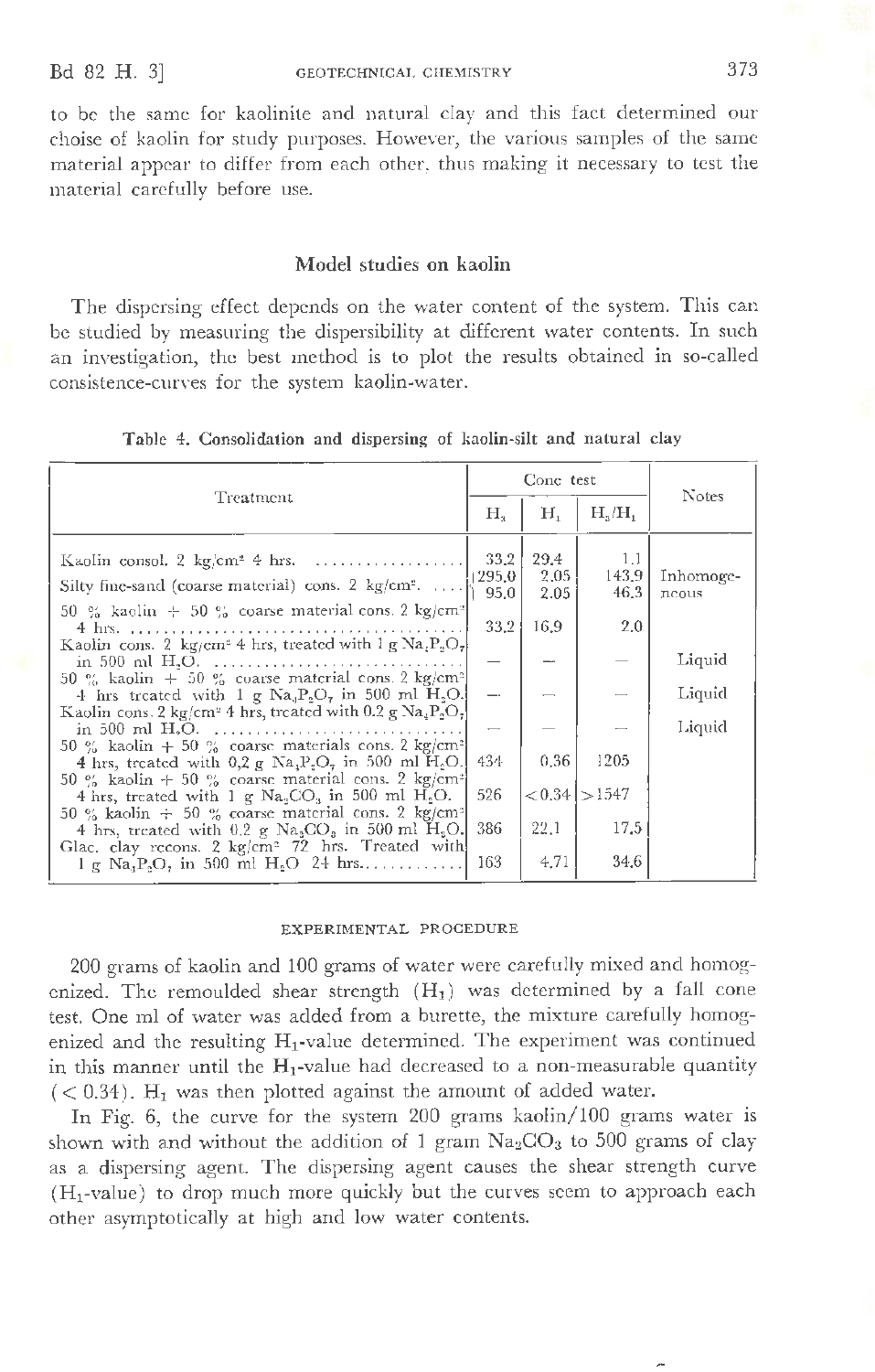

Fig. 6. Influence of water on the H,-value of a mixture of 200 g dry kaolin and 100 g water.

The same effect was found when using Swedish natural clay. Fig. 7 shows the corresponding curve for Frescati-clay and carbonate. The curve is very similar to the kaolin curve. Possibly, this phenomenon may explain why quick clay upon consolidation loses its sensitivity.

If kaolin is dispersed with  $\text{Na}_4\text{P}_2\text{O}_7$  and the mixture partly dried, an elastic material is obtained which can be formed into a ball. When rapidly stressed, this material gives a brittle rupture and the 100 grams cone test gives a penetration of only a few millimetres. The substance obtained is thus rather firm.



Fig. 7. Influence of water on the  $H_1$ -value of a remoulded clay from Frescati, Sweden.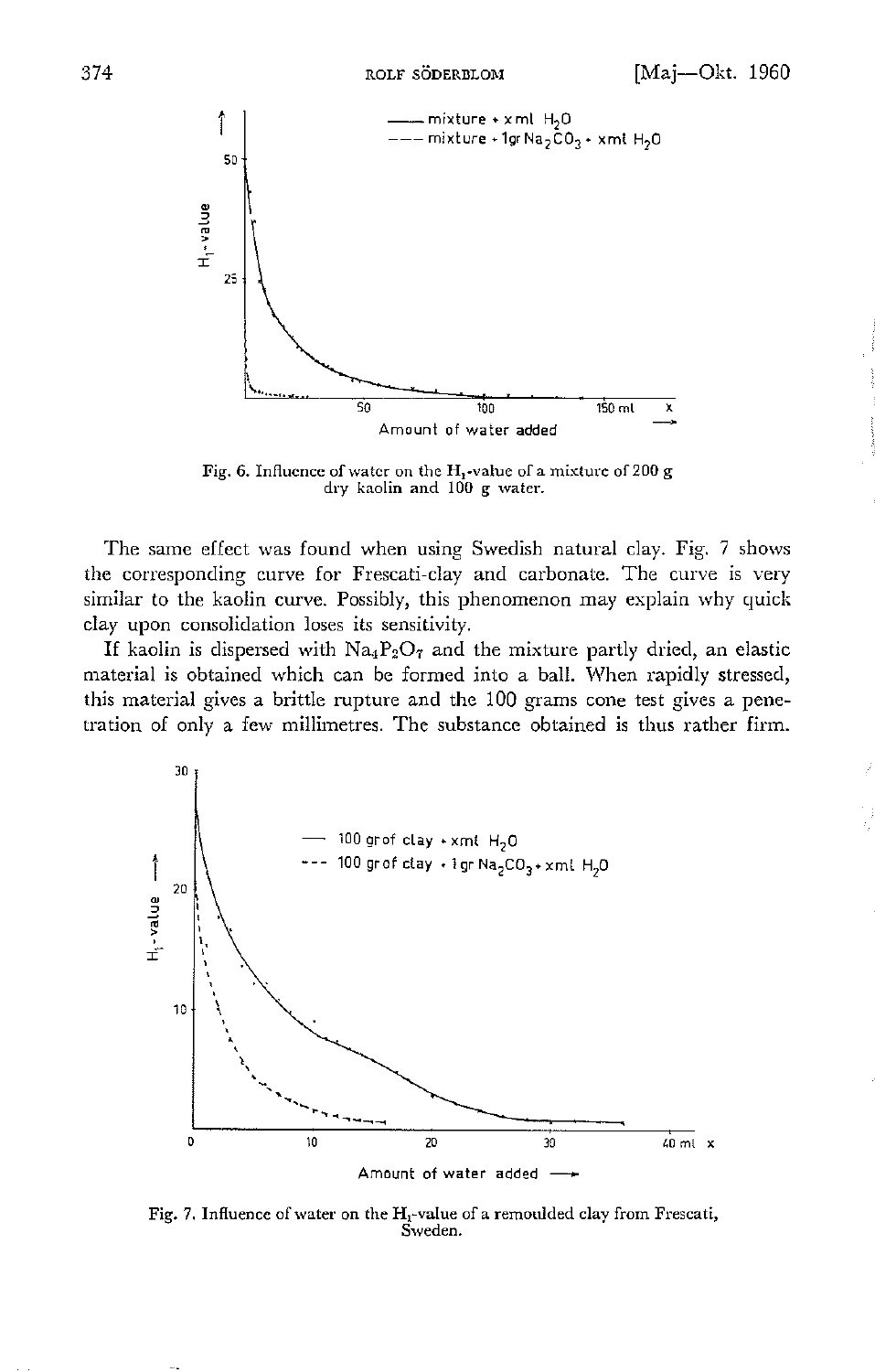If left under gravitational load for a few seconds, it will disaggregate, giving rise to a shear strength which is too low to be determined by the cone test.

This seems to indicate that the clay has lost its cohesive properties showing dilatancy.

#### SENSITIVITY EXPERIMENTS

If an unremoulded dispersible clay sample is treated with a solution of a dispersing agent, no essential difference in the mechanical properties is in most cases noticed until the sample is remoulded and broken down. The fact that the unremouldecl shear strength may be differently affected is of special interest for reactions of this kind.

The results obtained in these experiments have lead to the following preliminary point of view.

The quick clays examined are built up of a skeleton of uninfluenced coarse material which is non-cohesive, and this is mixed with cohesive material in which the cohesive properties are reduced by the influence of dispersing agents. The clay is thus sensitive to mechanical changes in the non-cohesive skeleton.

Balls made of kaolin and water were placed in various solutions of a number of dispersing agents of different concentrations. In all cases, the balls \Vere disaggregated to a powder.

The experiments were extended to comprise tests on kaolins which had been consolidated before the chemical treatment. A solution of pyrophosphate was allowed to trickle through the sample after concluded consolidation. Also in this case it was impossible to measure a sensitivity because the sample became a liquid.

This seems to point to the difficulties of building up a high sensitivity by dispersing pure clay material.

In the literature it is concluded that a salt-coagulated material is necessary in order to form a metastable sensitive product. However, the pronounced tendency of the glacial clays to become quick upon treating with dispersing agents and, in particular, the natural fresh water sedimented quick clays contradict such a conclusion.

According to the above, sensitivity should be formed if, instead of pure kaolin, we use kaolin mixed with coarser material. For this reason, consolidation experiments were performed on mixtures of kaolin-silt, and dispersing agents were allowed to trickle through the sample exactly as in the use of pure kaolin. By careful dispersion, very high sensitivities were obtained. If the influence is made stronger, the colloidal material will begin to flow and the system will disaggregate similarly to the case of a natural clay, cf. p. 373.

In natural quick clay, it seems possible that organic gels will give rise to an increased viscosity.1

The organic material in a clay appears as several different chemical substances  $-$  some of which possess dispersing properties. This points to the impossibility of getting a relation between the content of organic dispersing agents in a clay and the carbon content.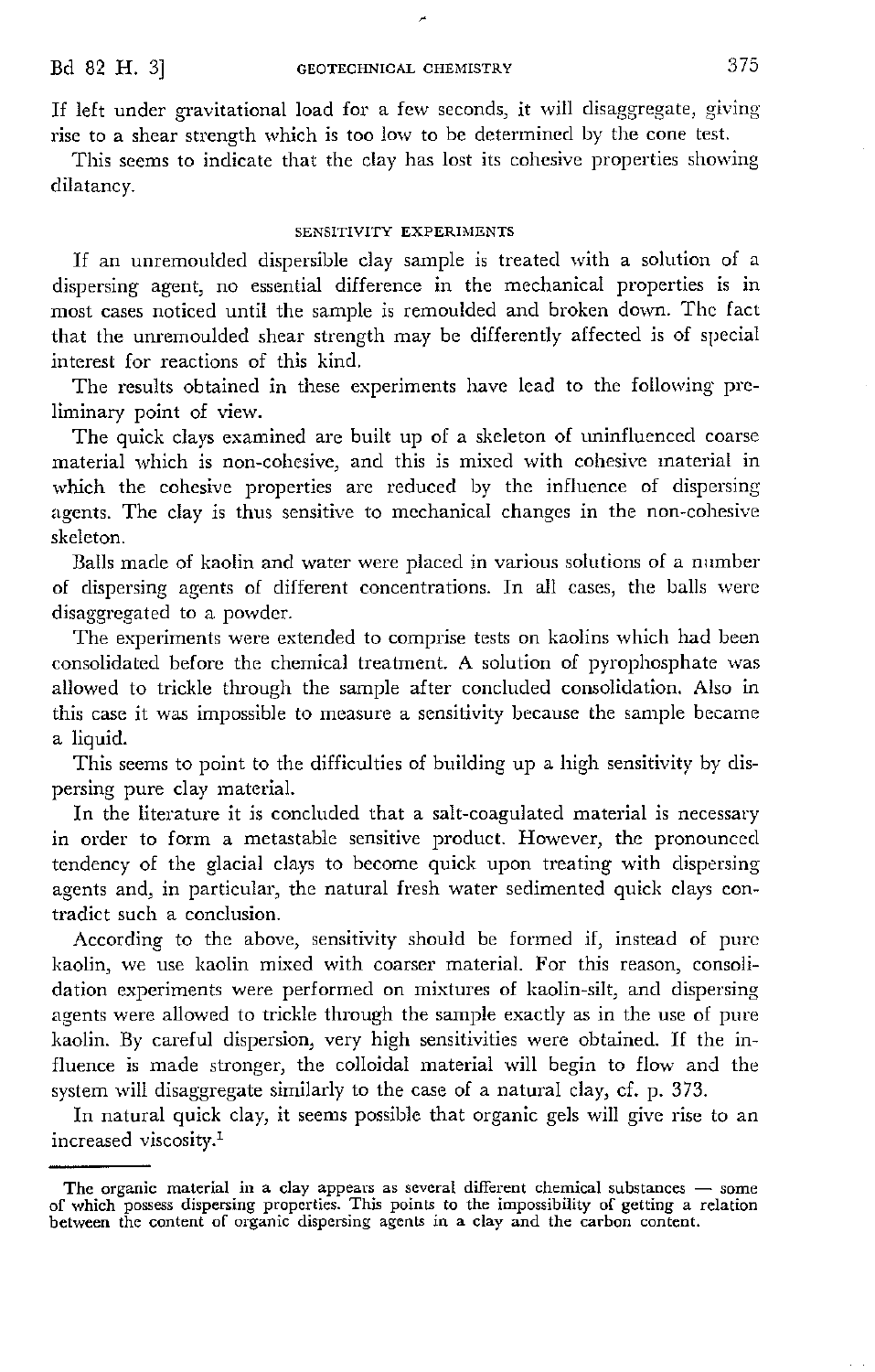As mentioned above, it is only the colloidal fraction of a natural clay which is influenced by a dispersing agent. Preliminary experiments have shown that even the colloidal fraction of a clay contains undispersible constituents.

#### **Dispersibility of different types of clays**

Not all types of Swedish natural clays are influenced by dispersing agents and the influence seems to differ for various dispersing agents. Pyrophosphates and oxalates seem to reduce the remoulded shear strength of most Swedish clays but it is very common to find clays that are only slightly affected by carbonates and humates.

Hitherto only qualitative experiments concerning these effects have been made, i.e. we have investigated whether a specially treated clay is dispersible or not. The preliminary tests will be supplemented by quantitative tests.

It is possible by chemical means to transform an undispersible clay into a dispersible form and it seems that the positive ions of the system play a decisive rôle.

The content of exchangeable ions in all the systems investigated was below the critical value specific for the system in question with regard to its mechanical stability. The tests showed essentially that  $Na^+ Ca^{2+}$  and  $Fe^{3+}$  clays are dispersible. If an undispersible clay is boiled with NaCl,  $CaCl<sub>2</sub>$  or  $FeCl<sub>3</sub>$ and the clay is then filtered off and leached, it becomes dispersible. The effect appeared to be greatest in the case of  $Fe<sup>3+</sup>$ .

#### EXPERIMENTS

The material used was black sulphide clay from Alvängen having the geotechnical constants shown in Table 5. The first step in the examination was to expose the sample to salt leaching. According to Table 5, this treatment did not seem to give a quick clay. In both the natural state and in the leached state, the clay was undispersible by humates and carbonates. When the clay, was boiled with dilute  $HNO<sub>3</sub>$ , the  $Fe<sup>2+</sup>$  sulphides were dissolved and the iron

|                                                                                   | Cone tests     |      |                   | $Re-$                     |                                                      |
|-----------------------------------------------------------------------------------|----------------|------|-------------------|---------------------------|------------------------------------------------------|
| Treatment                                                                         | H <sub>a</sub> | Η,   | $\rm H_{a}/H_{1}$ | sistance,<br>electr.<br>ō | Notes                                                |
| None<br>.                                                                         | 128            | 24.3 | 5.3               | 34                        | Black postglacial sulphide clay.<br>Not dispersible. |
| Dialysis for $3$ weeks                                                            | 52             | 12.2 | 4.3               | 620                       | Slightly dispersible.                                |
| Original clay treated with<br>g $Na2CO3$ 100 g clay<br>Dialyzed, treated with I g | --             | 24.3 |                   |                           | Experiments on remoulded                             |
| $\text{Na}_2\text{CO}_3$ 100 g clay                                               | $-$            | 3.06 |                   |                           | clay                                                 |

Table 5. Influence of salt leaching of the properties of clay from Alvangen, Sweden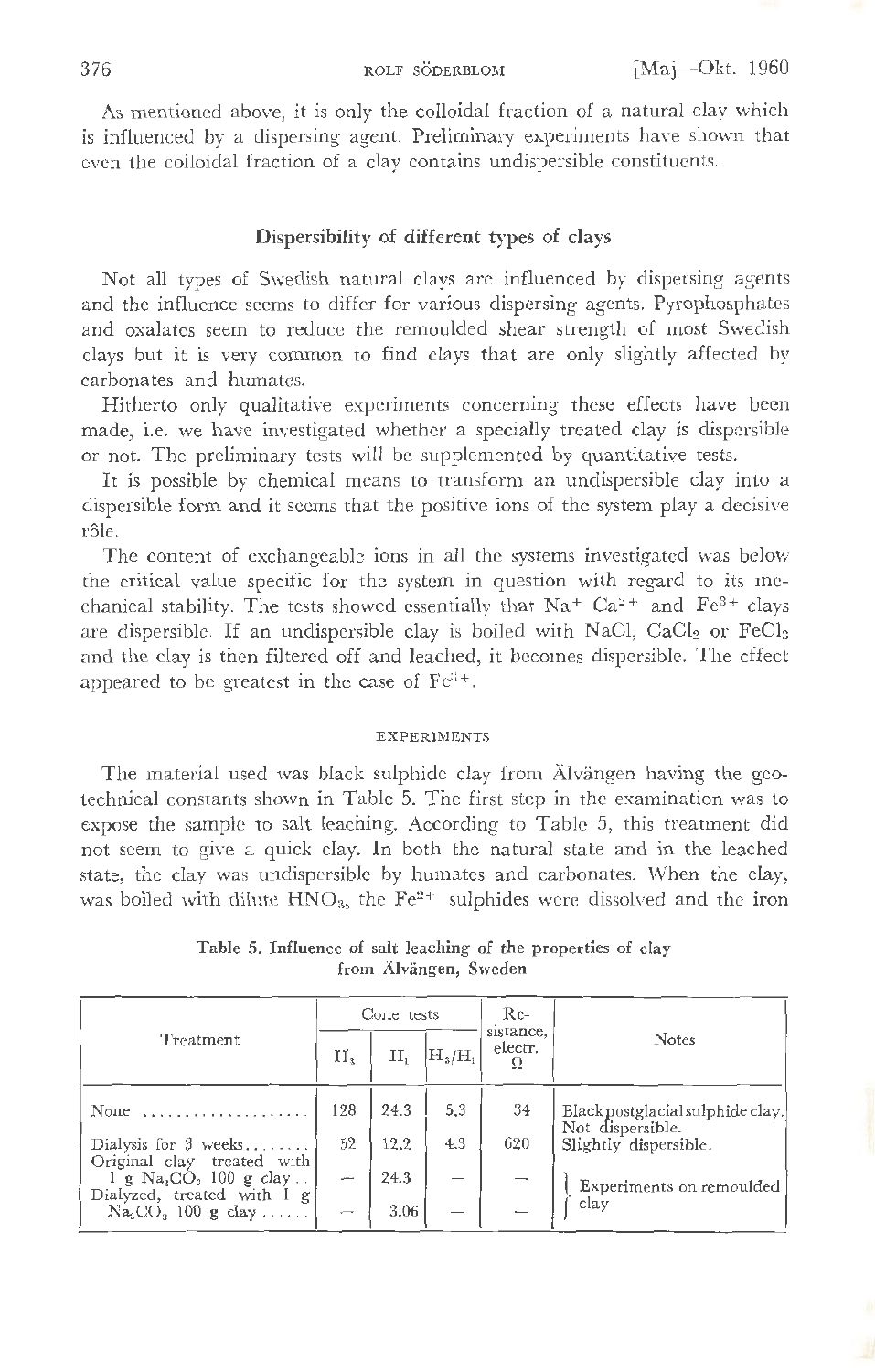was oxidized to Fe<sup>3+</sup>, this treatment thus corresponding to a boiling of undispersible clay with FeCl<sub>3</sub>, and according to the foregoing the clay became dispersible after leaching. The same effect was obtained when the clay was exposed to water dialysis of a long duration, the iron becoming oxidized to  $Fe<sup>3+</sup>$  and the colour of the clay changing from black to grey. Natural oxidation processes seem however to change this Göta River clay to an easily dispersible material.

### Field examinations in the Göta River Valley

The results of the examination of clay from Alvängen showed that salt leaching alone *is* not sufficient for making the clay from the Gota River Valley highly sensitive. On the other hand, it is possible to do this by a suitable chemical treatment and subsequent exposure of the clay to a dispersing process. This indicates the possibility of the existence of natural dispersing processes in the valley and it seems to be of great importance to ascertain whether or not this is the case. This has revealed quite new aspects concerning the question of clay destroying processes.

The rather rich occurrence of brown mud and peat deposits in this valley and on the ridges points to the possibility of humic dispersing processes similar to those at Rosshyttan.

At certain levels, the clay also has permeable layers of silt and sand. In many cases, brown-coloured humic water flows through these layers. This water is relatively acid and possesses a certain hydrostatic pressure.

A clay having such a layer is shown in Fig. 8. Humates penetrate into the clay from this layer. The permeation takes place under acid conditions according to Forslind (for instance, 1948), and may give a stabilization of the water lattice and thus no humates penetrate the individual clay crystals and the clay is not dispersed. At a greater distance from the layer, the clay is alkaline and thus sensitive to the influence of the humates.

The insensitive clay in the vicinity of the layer would on the other hand be easily dispersed by alkali, a fact which is employed in the following.

Clay non infiltrated

Clay infiltrated with humates, alcaline

Clay infiltrated with humates,acid

Coarse layer containing humates Clay infiltrated with humates, acid

Clay infiltrated with humates,alcaline

Clay non infiltrated

Fig. 8. Penetration of humates in a clay containing a permeable layer.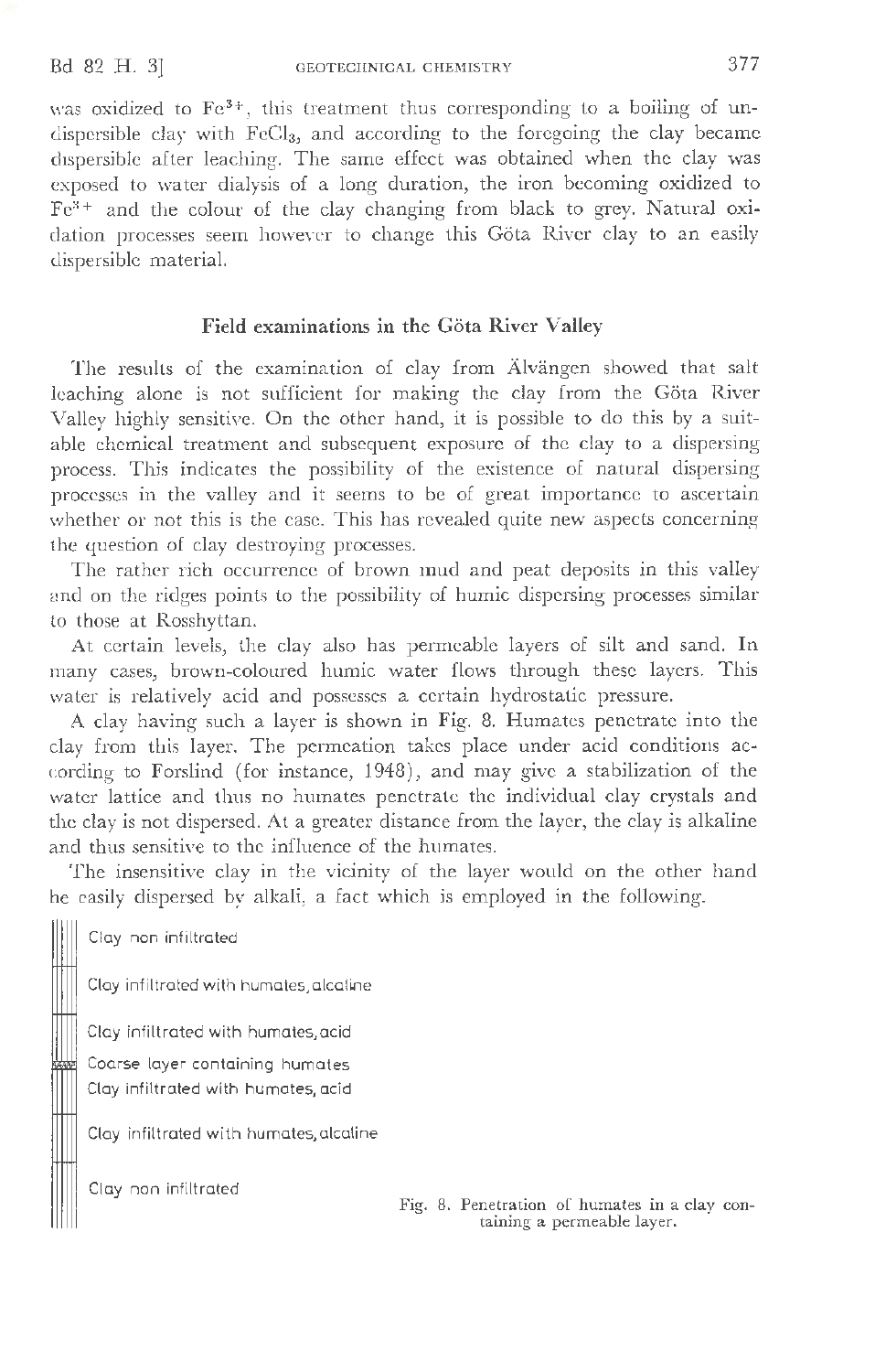

Fig. 9 contains a curve illustrating the influence of alkali on a clay from Göta taken at a level where we have to expect humic infiltration at a sensitivity minimum. The  $H_1$ -value is lowered by alkali and the curve for the  $H_1$ at different pH is similar to that obtained for the Rosshyttan clay. This indicates clearly the occurrence of processes of the same kind in both cases. Other similar experiments have shown that dispersing processes of this kind are probably relatively common in the Göta River Valley.

Examination of the dispersibility of natural clays have hitherto not been carried out systematically, due to the short time which has elapsed since the detection of these processes in Nature. \i\*1e* have therefore first of all attempted to find a suitable field method.

The method adopted is as follows:

The sensitivity and shear strength is measured by vane borings. Salt sounding curves are taken para11elly. If the clay is salt, this seems to be sufficient for the clay to be assumed insensitive. Hitherto we have not found salt quick clays in Sweden. According to Newland and Alley ( 1955), such clays exist at least in New Zealand.

If the clay is not saline and not quick, it is tested for dispersibility. For simplicity, remoulded samples are taken with a side-intake sampler from every  $1/2$  metre. The  $H_1$ -value is determined by a cone test and, thereafter, the sample is made alkaline with sodium hydroxide until the  $H_1$ -value has reached a minimum. The quotient of the  $H_1$ -value in the natural state and the value in the alkaline state is a measure of the dispersibility and the humic permeation of the clay. It is also a rough measure of the sensitivity which, in this special case, can arise as a consequence of increased alkalinity.

If the clay is not dispersible by sodium hydroxide and is not quick but there is nevertheless a peat deposit, an examination is carried out to discover whether humate isolated from the deposit will disperse the clay or not. If the ciay is dispersed by humate, it is possible that the dispersing agent has not reached the clay. If not, it is considered to be an undispersible type and the possible chemical reactions which may give rise to dispersibility are then studied.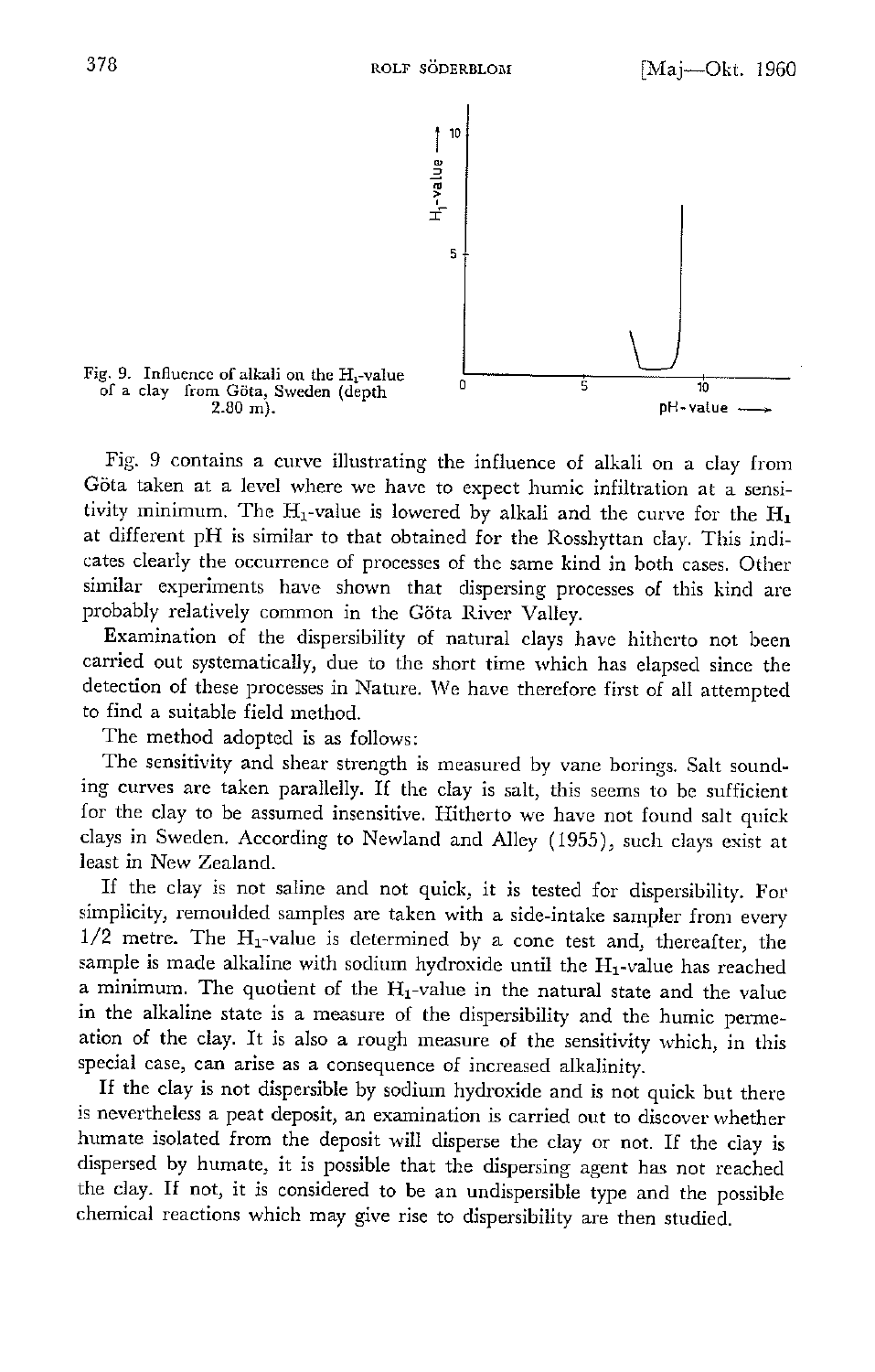| Depth below<br>ground surface<br>in metres | $H_1$ -value<br>before<br>treatment                                            | H <sub>1</sub> -value<br>after<br>treatment     | Dispersibi-<br>lity                           | pH value                                              | Notes                        |
|--------------------------------------------|--------------------------------------------------------------------------------|-------------------------------------------------|-----------------------------------------------|-------------------------------------------------------|------------------------------|
| 3<br>3.5<br>4.5<br>6<br>9<br>13            | 28.4<br>16.9<br>$\begin{array}{c} 7.1 \\ 5.5 \end{array}$<br>1.5<br>5.8<br>8.1 | 25.0<br>12.2<br>6.9<br>3.8<br>1,3<br>4.4<br>5.8 | IJ,<br>1.4<br>1.0<br>1.4<br>1.2<br>1.3<br>1.4 | $6.8$<br>$7.2$<br>$7.5$<br>$7.8$<br>7.9<br>7.9<br>7.9 | Disp. with peat<br>extr. 4.5 |

Table 6. Influence of alkali of clay samples from a profile from Intagan, Sweden

By examinations of this kind, we have found satisfactory support for our theories in a profile taken from a site near Intagan, G6ta River Valley. The strength reduction for sodium hydroxide is very low near the river. Here isolated humates are dispersible (Table 6). The clay is rather alkaline in the whole profile and, at some levels, it is highly sensitive. This shows that the insensitive parts of the profile in this case probably lack sufficient amounts of dispersing agents.

At a greater distance from the river (about 500 m), the clay is more dispersible by alkali (Fig. 10). This indicates a greater permeation than that near the river. The clay is most sensitive at the bottom where it is also most alkaline.

At a still greater distance from the river, the clay is very insensitive but shows a great dispersibility when treated with sodium hydroxide (Fig. 11). This indicates a high permeation. At depths of 3.5 and 5.5 m, there are distinct layers of sand which are brown-coloured due to the flowing water. At these levels (especially at  $5.5 \text{ m}$ ), the pH value shows a minimum and the  $H_1$ -value reaches a maximum. According to the theory given here, the  $H_1$ value should be low at levels where the pH is high and the figure also shows that this is in fact the case. In the vicinity of the coarser layers, the clay should show the highest dispersibility and this too appears to be correct. If this clay is alkalized, it will show the highest sensitivity at the levels where it is most dispersible and, if the permeation is the same at a place where the clay is

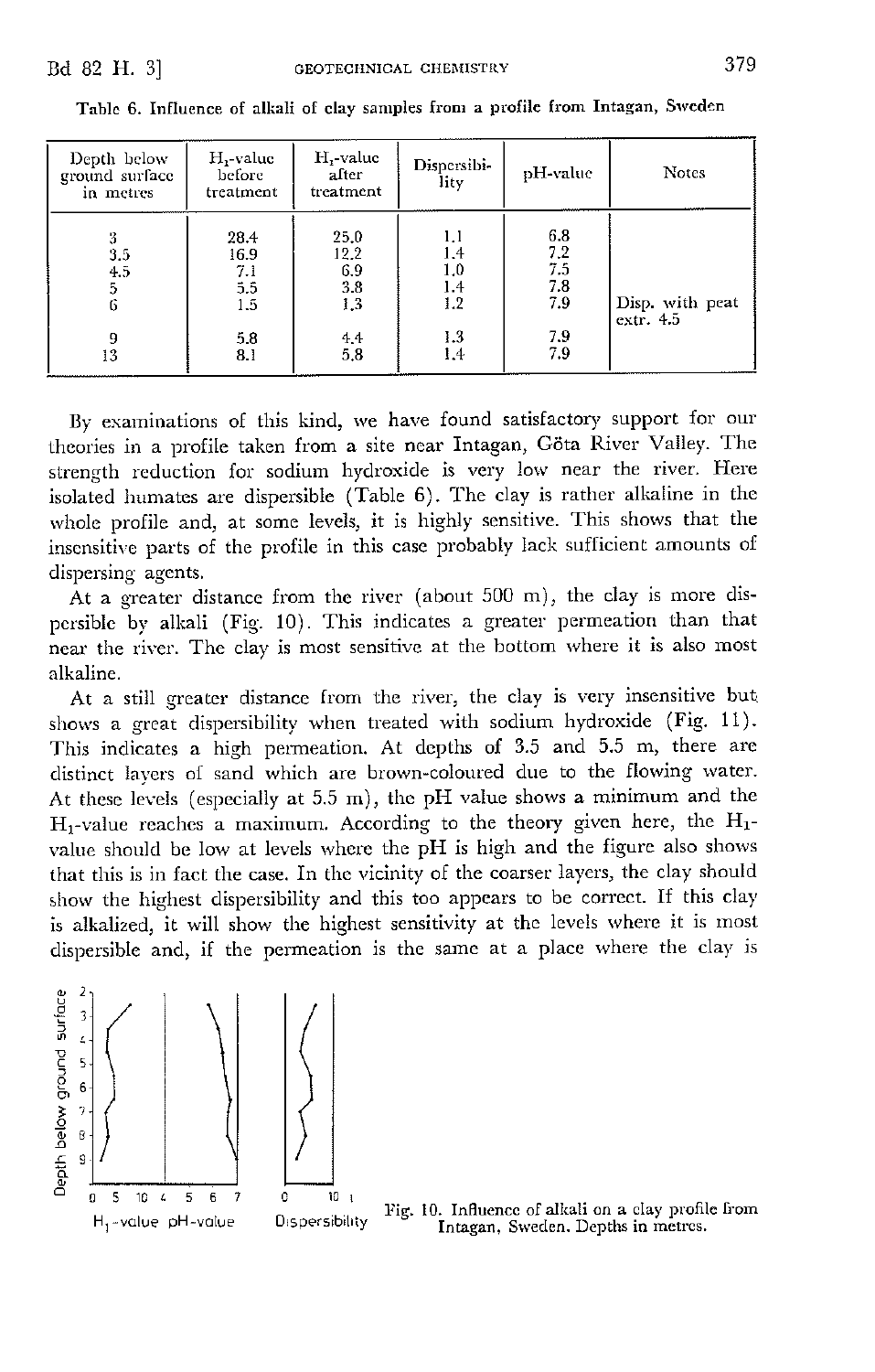

Fig. 11. Influence of alkali on a clay profile from Intagan, Sweden. Depths in metres.

more alkalized, the sensitivity curve should correspond to the dispersibility curve. Some sensitivity curves from this section indicate such a relation (Fig. 12).

The results obtained show that, in this section, we have to reckon with a permeation of humic material coming from the vicinity of the ridge and following the coarser layer in the clay. An examination showed that, on the top of the ridge, there are marshy grounds containing peat with dispersing properties. Maps indicate that peat deposits of this kind are common in the Gota River Valley and consequently we must often reckon with processes of this kind. The lateral destruction of the clay will also explain why quick clays often occur in a certain region situated between the river and the ridge.

Natural carbonates and other agents may play an important part but, owing to the obvious character of the humate processes, the possible carbonate processes have not yet been examined.

It is of interest to investigate whether a correlation exists between large landslides and peat deposits. Preliminary examinations have been made in Göta and Surte. In Göta, there is a large deposit containing a strong dispersing agent and this deposit has two outflows where permeation may have occurred and which are situated behind a recent large slide. In Surte, too, some peat deposits can be found behind the landslide there.



Fig. 12. Shear strength, to the right, and sensitivity  $\frac{125-1}{5}$  curves of a clay profile from Intagan, Sweden.  $\frac{25-1}{5}$  20 40 60 80 00 100 Depths in metres.